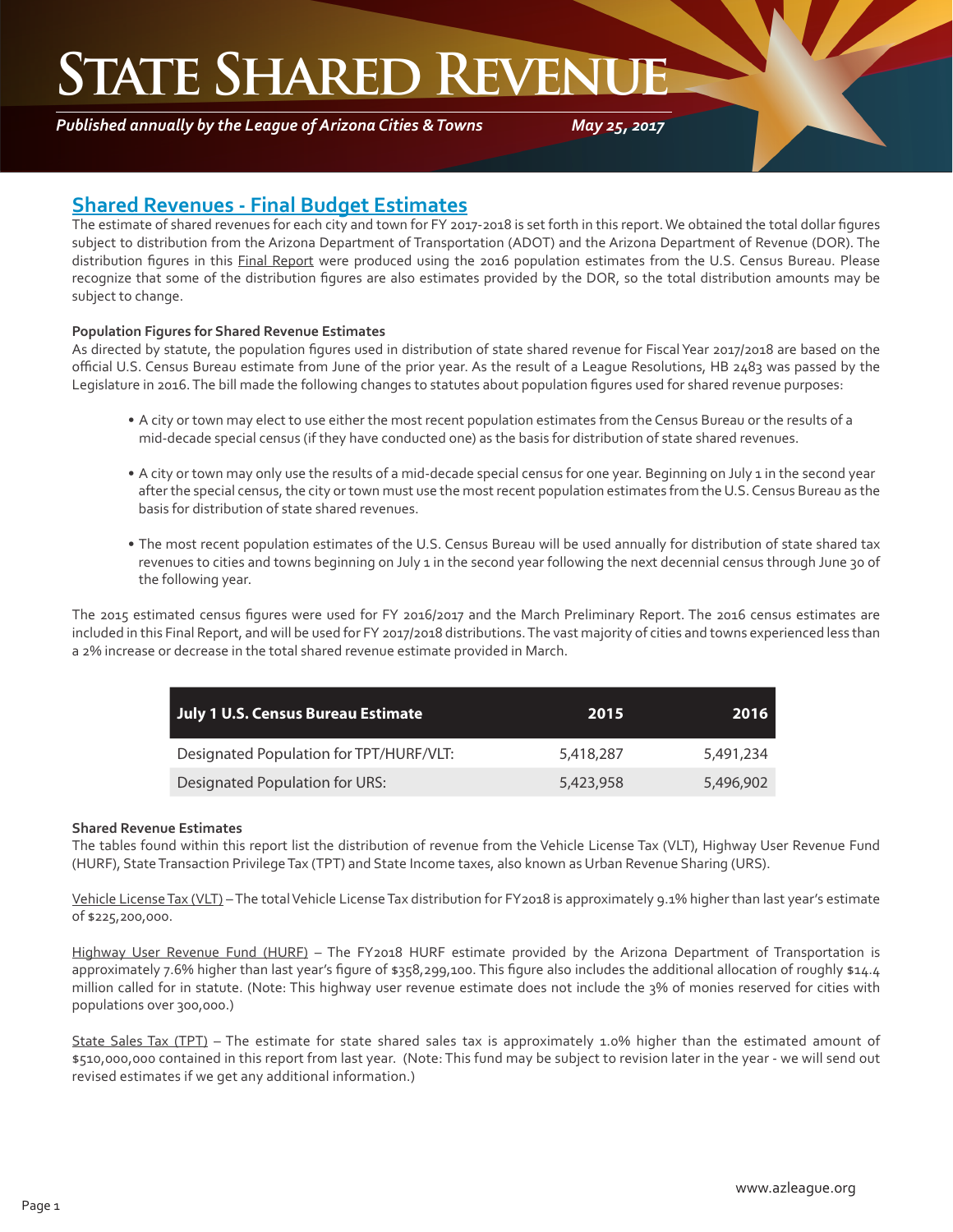## **STATE SHARED REVENT**

*Published annually by the League of Arizona Cities & Towns*

*May 25, 2017*

State Income Tax (URS) – The estimate for state income tax is approximately 2.6% percent higher than last year's estimate of \$663,582,168. (Note: This is the only one of the shared revenue categories that can be accurately forecast since it is based on collections from two years ago.)

The estimated shared revenues for distribution to cities and towns in the upcoming fiscal year, based on current state law, from each of the sources are as follows:

If there are any significant changes to any of these numbers, we will get revised estimates to you as soon as possible. If you have any questions, please give us a call.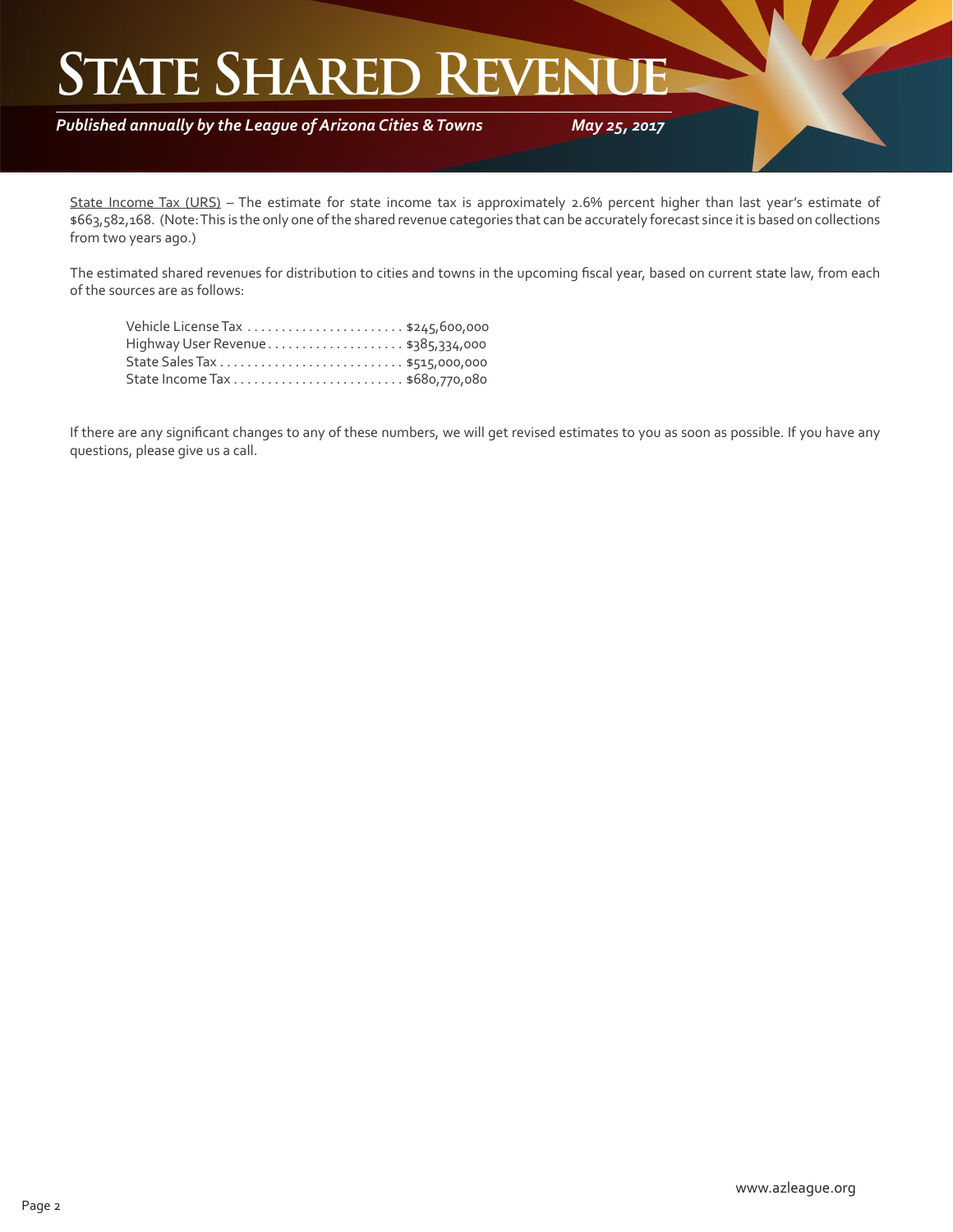# **State Shared Revenue**

### *Published annually by the League of Arizona Cities & Towns*

*May 25, 2017*

| <b>CITY/TOWN</b>        | <b>2016 CENSUS EST.</b> | <b>VLT</b>  | <b>HURF</b> | <b>1-TIME HURF</b> | <b>SALESTAX</b> | <b>INCOME TAX</b> |
|-------------------------|-------------------------|-------------|-------------|--------------------|-----------------|-------------------|
| <b>APACHE JUNCTION</b>  | 39,954                  | \$2,232,907 | \$2,988,741 | \$111,690          | \$3,747,119     | \$4,948,149       |
| <b>AVONDALE</b>         | 82,881                  | 3,453,935   | 5,306,592   | 198,308            | 7,773,064       | 10,264,492        |
| <b>BENSON</b>           | 4,870                   | 270,007     | 385,564     | 14,409             | 456,737         | 603,131           |
| <b>BISBEE</b>           | 5,221                   | 289,468     | 413,353     | 15,447             | 489,656         | 646,601           |
| <b>BUCKEYE</b>          | 64,629                  | 2,693,312   | 4,137,978   | 154,637            | 6,061,285       | 8,004,052         |
| <b>BULLHEAD CITY</b>    | 39,970                  | 2,406,445   | 3,780,230   | 141,268            | 3,748,620       | 4,950,130         |
| <b>CAMP VERDE</b>       | 11,238                  | 720,448     | 915,487     | 34,212             | 1,053,965       | 1,391,783         |
| CAREFREE                | 3,724                   | 155,192     | 238,435     | 8,910              | 349,258         | 461,203           |
| <b>CASA GRANDE</b>      | 54,534                  | 3,047,739   | 4,079,392   | 152,448            | 5,114,517       | 6,753,825         |
| <b>CAVE CREEK</b>       | 5,476                   | 228,204     | 350,610     | 13,102             | 513,571         | 678,181           |
| <b>CHANDLER</b>         | 247,477                 | 10,313,214  | 15,845,121  | 592,135            | 23,209,839      | 30,649,071        |
| <b>CHINO VALLEY</b>     | 11,250                  | 721,217     | 916,464     | 34,248             | 1,055,091       | 1,393,269         |
| CLARKDALE               | 4,272                   | 273,870     | 348,012     | 13,005             | 400,653         | 529,071           |
| <b>CLIFTON</b>          | 3,734                   | 357,694     | 415,391     | 15,523             | 350,196         | 462,441           |
| <b>COLORADO CITY</b>    | 4,818                   | 290,074     | 455,670     | 17,028             | 451,860         | 596,691           |
| <b>COOLIDGE</b>         | 12,528                  | 700,152     | 937,152     | 35,022             | 1,174,949       | 1,551,544         |
| <b>COTTONWOOD</b>       | 11,990                  | 768,657     | 976,747     | 36,501             | 1,124,492       | 1,484,915         |
| DEWEY-HUMBOLDT          | 4,049                   | 259,574     | 329,846     | 12,326             | 379,739         | 501,453           |
| <b>DOUGLAS</b>          | 16,604                  | 920,575     | 1,314,560   | 49,125             | 1,557,220       | 2,056,341         |
| <b>DUNCAN</b>           | 804                     | 77,018      | 89,441      | 3,342              | 75,404          | 185,769           |
| EAGAR                   | 4,988                   | 326,263     | 1,049,256   | 39,211             | 467,804         | 617,745           |
| <b>EL MIRAGE</b>        | 35,043                  | 1,460,362   | 2,243,686   | 83,847             | 3,286,537       | 4,339,940         |
| <b>ELOY</b>             | 17,442                  | 974,780     | 1,304,741   | 48,758             | 1,635,813       | 2,160,124         |
| <b>FLAGSTAFF</b>        | 71,459                  | 3,408,641   | 8,030,006   | 300,083            | 6,701,842       | 8,849,921         |
| <b>FLORENCE</b>         | 25,779                  | 1,440,710   | 1,928,387   | 72,064             | 2,417,705       | 3,192,630         |
| <b>FOUNTAIN HILLS</b>   | 24,482                  | 1,020,249   | 1,567,500   | 58,578             | 2,296,065       | 3,032,001         |
| <b>FREDONIA</b>         | 1,323                   | 63,108      | 148,668     | 5,556              | 124,079         | 185,769           |
| <b>GILA BEND</b>        | 2,071                   | 86,306      | 132,599     | 4,955              | 194,230         | 256,485           |
| <b>GILBERT</b>          | 237,133                 | 9,882,144   | 15,182,829  | 567,385            | 22,239,718      | 29,368,006        |
| <b>GLENDALE</b>         | 245,895                 | 10,247,287  | 15,743,831  | 588,350            | 23,061,469      | 30,453,146        |
| <b>GLOBE</b>            | 7,376                   | 512,928     | 785,925     | 29,370             | 691,764         | 913,489           |
| <b>GOODYEAR</b>         | 77,258                  | \$3,219,605 | \$4,946,570 | \$184,854          | \$7,245,707     | \$9,568,105       |
| <b>GUADALUPE</b>        | 6,336                   | 264,043     | 405,673     | 15,160             | 594,227         | 784,689           |
| <b>HAYDEN</b>           | 635                     | 44,158      | 67,660      | 2,528              | 59,554          | 185,769           |
| <b>HOLBROOK</b>         | 5,074                   | 316,161     | 701,018     | 26,197             | 475,869         | 628,395           |
| <b>HUACHUCA CITY</b>    | 1,744                   | 96,692      | 138,075     | 5,160              | 163,563         | 215,988           |
| <b>JEROME</b>           | 455                     | 29,169      | 37,066      | 1,385              | 42,673          | 185,769           |
| <b>KEARNY</b>           | 2,075                   | 115,965     | 155,219     | 5,801              | 194,606         | 256,981           |
| <b>KINGMAN</b>          | 29,029                  | 1,747,728   | 2,745,466   | 102,599            | 2,722,509       | 3,595,130         |
| <b>LAKE HAVASU CITY</b> | 53,743                  | 3,235,666   | 5,082,834   | 189,946            | 5,040,332       | 6,655,863         |
| LITCHFIELD PARK         | 5,766                   | 240,289     | 369,178     | 13,796             | 540,769         | 714,097           |
| <b>MAMMOTH</b>          | 1,519                   | 84,892      | 113,628     | 4,246              | 142,461         | 188,122           |
| MARANA                  | 43,474                  | 2,018,426   | 3,331,043   | 124,482            | 4,077,246       | 5,384,087         |
| <b>MARICOPA</b>         | 46,903                  | 2,621,266   | 3,508,558   | 131,115            | 4,398,837       | 5,808,755         |
| MESA                    | 484,587                 | 20,194,400  | 31,026,478  | 1,159,465          | 45,447,399      | 60,014,228        |
| MIAMI                   | 1,781                   | 123,851     | 189,769     | 7,092              | 167,033         | 220,570           |